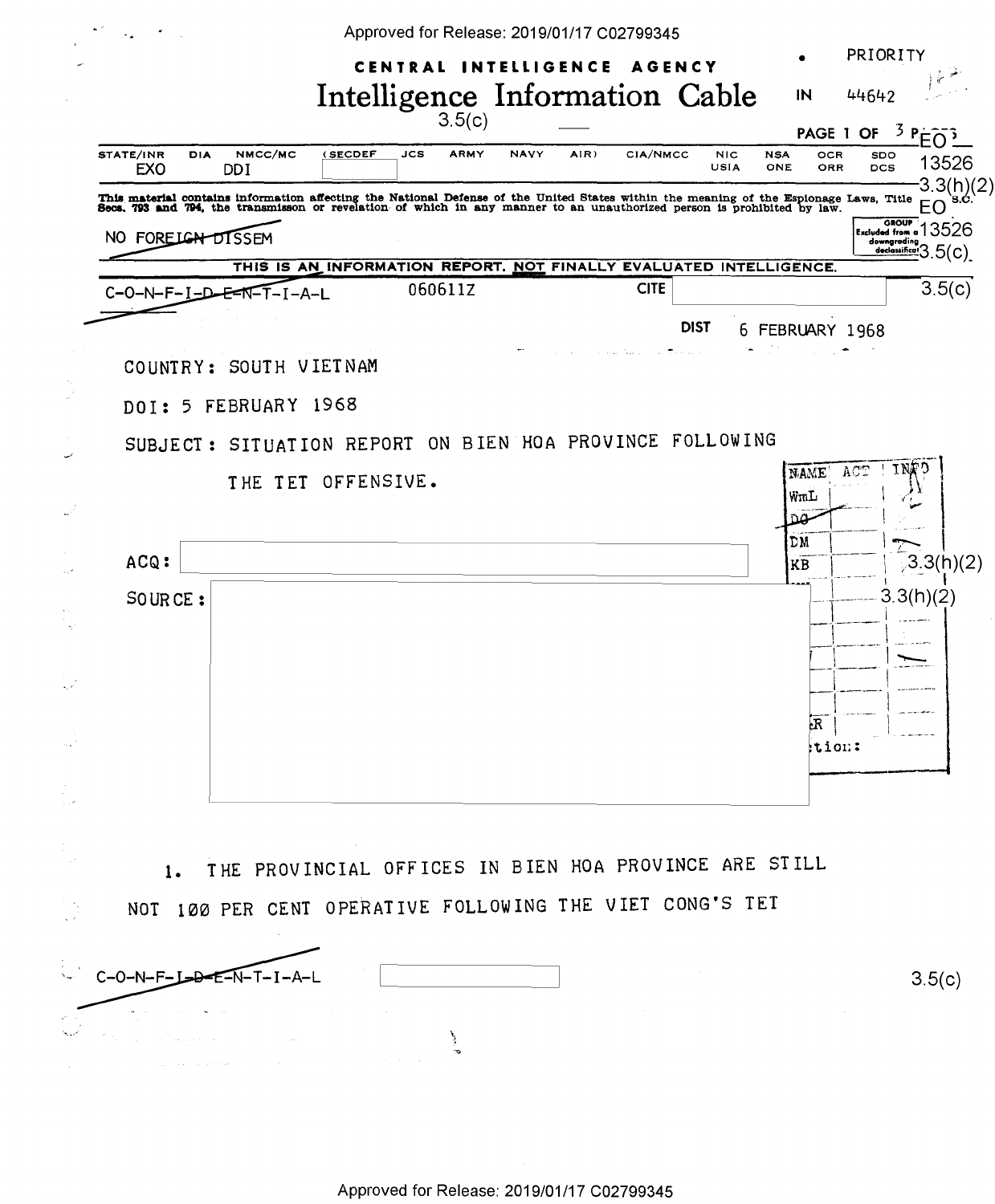Approved for Release: 2019/01/17 C02799345 **IN**  Approved for Release: 2019/01/17 <sup>002799345</sup> IN <sup>6</sup>

44642 44 H2 ~-----~

3.5(c) 3.5(0)

**PAGE 2 OF 3 PAGES**  PAGE 2 OF 3 PAGES

Approve<br>
C-O-N-F-I-D-E-N-T-I-A-L<br>
(dissem controls) \_ Ii *catum* . **cHaaem** *control•)*  .(amem controls)

, •. .✓

 $\frac{1}{2}$ 

ž.

OFFENSIVE. MOST OF THE LOCAL GOVERNMENT OF VIETNAM CGVN) OFFICIALS OFFENSIVE. MOST OF THE LOCAL GOVERNMENT OF VIETNAM (GVN) OFFICIALS SPENT THEIR TET HOLIDAYS IN SAIGON AND HAVE BEEN UNABLE TO RETURN SPENT THEIR TET HOLIDAYS IN SAIGON AND HAVE BEEN UNABLE TO RETURN TO BIEN HOA BECAUSE OF THE MILITARY ACTION IN SAIGON. MOST TO BIEN HOA BECAUSE OF THE MILITARY ACTION IN SAIGON. MOST GOVERNMENTAL AGENCIES IN THE PROVINCE HAVE THUS FAR BEEN UNABLE GOVERNMENTAL AGENCIES IN THE PROVINCE HAVE THUS FAR BEEN UNABLE TO COPE WITH THE EMERGENCY. THE PROVINCE CHIEF, THE CHIEF OF THE TO COPE WITH THE EMERGENCY. THE PROVINCE CHIEF, THE CHIEF OF THE PROVINCIAL INTERROGATION CENTER CPIC>, THE GHIEU HO! COPEN ARMS) PROVINCIAL INTERROGATION CENTER (PIC), THE GHIEU HOI (OPEN ARMS) CHIEF, AND THE VIETNAMESE INFORMATION SERVICE CHIEF, HOWEVER, CHIEF, AND THE VIETNAMESE INFORMATION SERVICE CHIEF, HOWEVER, WERE ON DUTY IN THE PROVINCE THROUGHOUT THE CRISIS. WERE ON DUTY IN THE PROVINCE THROUGHOUT THE CRISIS. THE CHIEF OF THE NATIONAL POLICE IN BIEN HOA PROVINCE RETURNED ON THE AFTERNOON THE CHIEF OF THE NATIONAL POLICE IN BIEN HOA PROVINCE RETURNED ON THE AFTERNOON

....

OF 4 FEBRUARY AND THE CHIEF OF THE SPECIAL POLICE RETURNED TO DUTY ON THE AFTERNOON OF 5 FEBRUARY. NATIONAL RETURNED TO DUTY ON THE AFTERNOON 0F 5 FEBRUARY. NATIONAL HIGHWAY NO. 1 BETWEEN SAIGON AND BIEN HOA HAS BEEN DECLARED HIGHWAY N0. 1 BETWEEN SAIGON AND BIEN HOA HAS BEEN DECLARED SECURE D IRING DAYLIGHT HOURS, BUT TRAVEL HAS BEEN RESTRICTED SECURE DIRING DAYLIGHT HOURS, BUT TRAVEL HAS BEEN RESTRICTED TO SOLDIERS IN UNIFORM WITH ORDERS, AND GVN OFFICIALS. CTHE TO SOLDIERS IN UNIFORM WITH ORDERS, AND GVN OFFICIALS. (THE CONTINUED ABSENCE OF VIETNAMESE INTERPRETERS AND OFF ICE STAFF CONTINUED ABSENCE OF VIETNAMESE INTERPRETERS AND OFFICE STAFF MEMBERS STILL HINDERS OPERATIONS OF LOCAL U.S. AGENCIES.) MEMBERS STILL HINDERS OPERATIONS OF LOCAL U.S. AGENCIESS)

2. THE CHIEF OF THE AUSTRALIAN SURGICAL TEAM AT BIEN HOA 2. THE CHIEF OF THE.AUSTRALIAN SURGICAL TEAM AT BIEN HOA PROVINCE HOSPITAL STATED THAT HE AND HIS STAFF PERFORMED MORE PROVINCE HOSPITAL STATED THAT HE AND HIS STAFF PERFORMED MORE THAN 184 OPERATIONS DURING THE CRISIS. HE SAID THAT HE WAS UNCERTAIN THAN 184 OPERATIONS DURING THE CRISIS. HE SAID THAT HE WAS UNCERTAIN ABOUT THE NUMBER BECAUSE ED THAT HE AND HIS STAFF PERFORTING THE CRISIS. HE SAID THAT<br>SE HE WAS UNABLE TO KEEP ACCUR<br>NO FORETGN DISSEM ABOUT THE NUMBER BECAUSE HE WAS UNABLE TO KEEP ACCURATE STATISTICS

 $C-O-N-F-I-D-F-1$ 

NO EORETGN DISSEM

Approved for Release: 2019/01/17 C02799345 Approved for Release: 2019/01/17 002799345